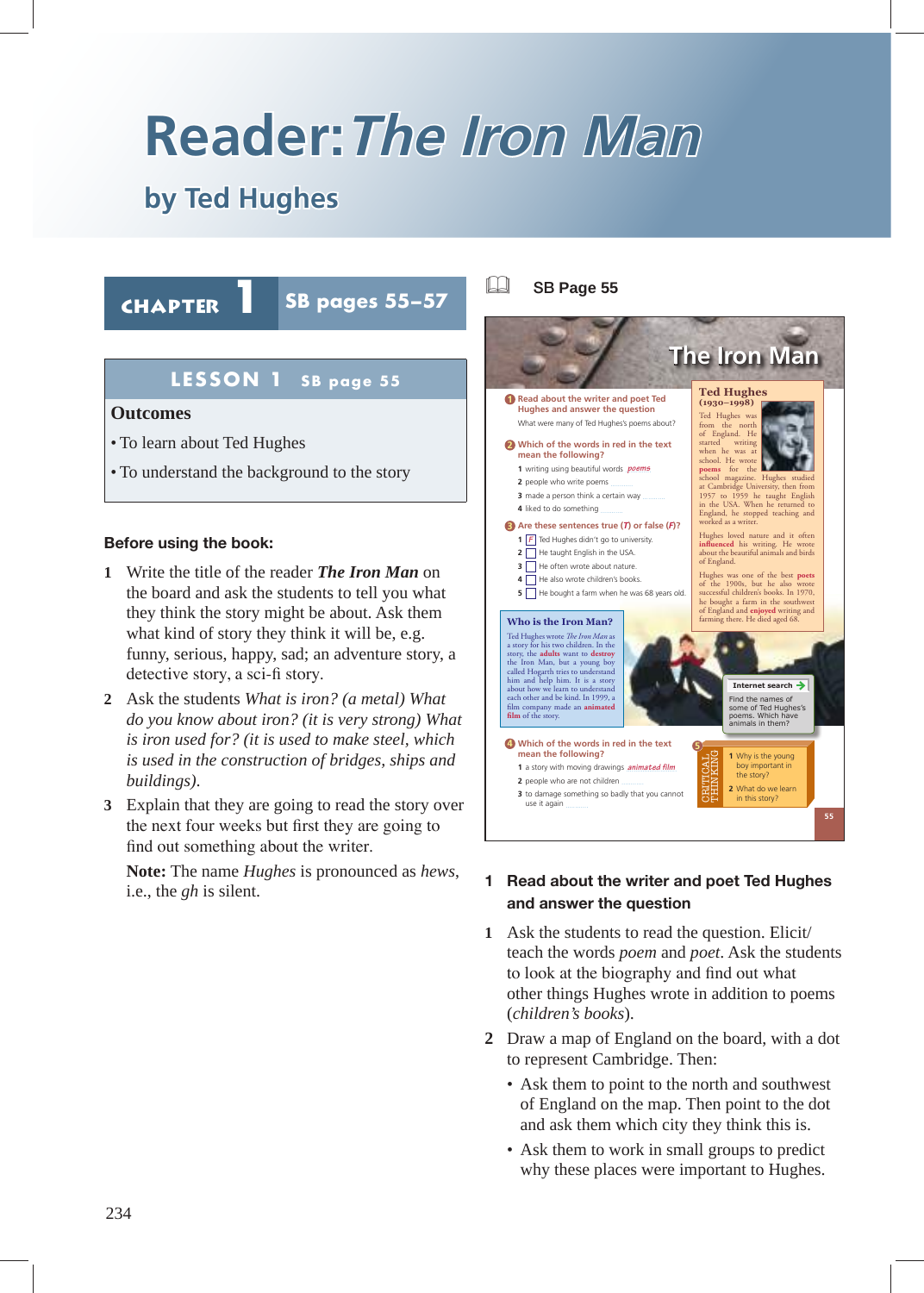- Ask the students to read the text and find the answers, but do not check them at this point.
- **3** The students then read the text to answer the question. Check the answer as a class. Then ask them why the places were important to Hughes (*He was from the north of England and started writing poems there when he was at school; He went to Cambridge University; He bought a farm in the southwest and farmed and wrote there).* Ask *Where else did Hughes live? (the USA)*.
- **4** Ask the students what animals and birds they think live in England.

#### *Answers:*

the animals and birds of England

#### **2 Which of the words in red in the text mean the following?**

- **1** Ask the students to look at the words in red and discuss their meanings in pairs. Encourage them to read the whole context to help them decide the meaning of words they don't know. Ask different pairs to offer their suggestions.
- **2** Then ask them to complete the exercise, using the text to help them.
- **3** Check the answers as a whole class.
- **4** Then ask the students whether there were any other words they weren't sure about in the text and discuss their meanings.

*Answers:*  2 poets 3 influenced 4 enjoyed

#### **3 Are these sentences true (***T***) or false (***F***)?**

- **1** Ask the students to discuss the sentences with a partner before checking the answers in the text.
- **2** Check the answers as a class. Invite the students to read out the part of the text where they found the answers and to correct the false sentences.

#### *Answers:*

2 T 3 T 4 T 5 F

(He bought the farm when he was about 40. He died when he was 68.)

#### **4 Which of the words in red in the text mean the following?**

- **1** Ask *Do you think* The Iron Man *is a poem or a story? (a story) What kind of story do you think it is? (a children's story*). Remind them of the kinds of things Hughes wrote about to help them make their decision.
- **2** Tell the students they are going to find out, but they should first look at the definitions and guess which words they describe.
- **3** Then ask them to read the text and complete the exercise before checking the answers as a class.

# *Answers:*

2 adults 3 destroy

#### **A**<sup>t</sup> Internet search

- **1** Ask the students what their favourite poems are and what they are about. Then tell them that they are going to find out about some of Ted Hughes's poems.
- **2** Students share their findings with the rest of the class. Ask them which of the poems had animals in them and what the animals are (*macaw, thrush, crow, owl, fox, hawk*). If possible, ask them to find pictures of each of the animals and birds mentioned.

#### **5 Critical thinking**

- **1** Ask the students what they have learned about *The Iron Man*. Then ask them to read the questions and discuss them in small groups.
- **2** Check the answers as a whole class and explain that *The Iron Man* is a story with a moral.
- **3** Discuss why the students think it is important to try to understand each other and be kind to others.

#### *Suggested answers:*

- 1 He tries to understand and help the Iron Man.
- 2 We learn to understand and be kind to each other.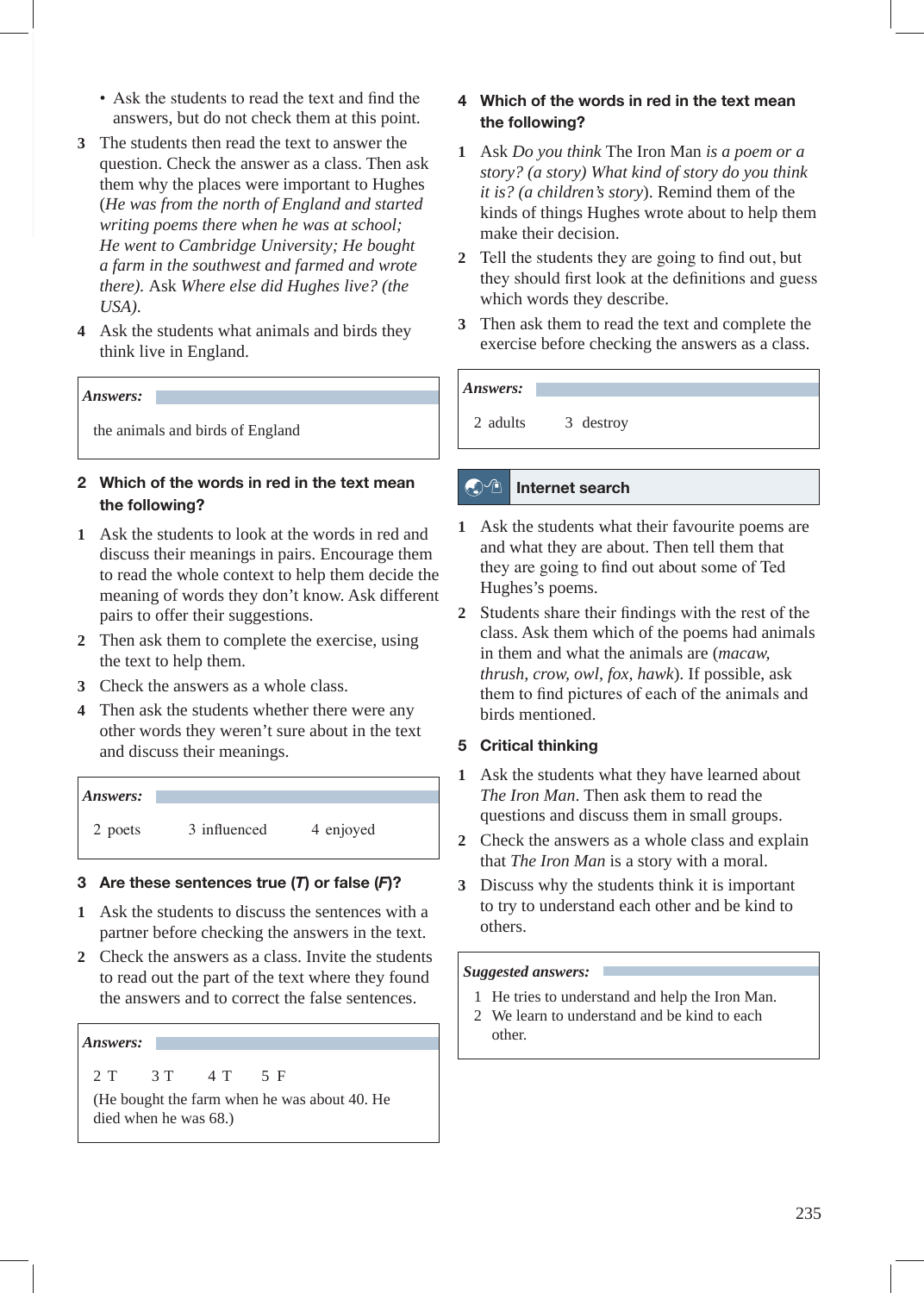# **LESSON 2 SB page 56-57**

#### **Outcomes**

- To read Chapter 1
- To make predictions

#### & SB **Page 56**

#### **The Iron Man** Chapter 1

One dark night, the Iron Man stood on a cliff. Nobody knew him or knew where he lived. He was taller than a house and his head was as big<br>as a bedroom. He didn't speak. He waited and<br>he looked at the sea. Then suddenly, he walked<br>off the cliff and fell down to the beach! He broke on the stones.

The next morning, two birds flew to the beach.<br>One bird found the Iron Man's eye and the<br>second bird found his hand. Then the hand<br>moved slowly. It picked up the eye, and then<br>put the head, the arms, the legs and the body together! The Iron Man stood up again. Then he walked into the sea.

One evening, a farmer's son called Hogarth was fishing in a river near the sea. He looked up and saw the Iron Man. The Iron Man was climbing the cliff. The boy ran home very fast and told his parents. Hogarth's father got into his car and went to find help. When he was in<br>the car, he saw some very unusual things: half<br>a tractor, half a van and a quarter of a plough<br>in the road! Was something eating them? He<br>started to drive home, but suddenly he

The next day, all the farmers were talking and shouting. What was destroying their tractors, cars and vans? The Iron Man was eating them! They went to the cliff, but the Iron Man wasn't there. He was in the sea again. The farmers were<br>angry. They wanted to make a trap for the Iron<br>Man. They made a big, deep hole and covered it<br>with tree branches and soil. They put an old van<br>next to the hole and waited fo didn't come.



#### **Pre-reading activity**

- **1** Ask the students to look at the picture and ask *What can you see? What is the Iron Man doing? Who is the man in the car? How do you think he feels? What do you think is going to happen next?*
- **2** Tell the students that they are going to read the first chapter of *The Iron Man*. Ask them to work in small groups to think about what they already know about the story. Ask them to discuss whether they think the Iron Man is a good character or a bad character and to give reasons for their answers.

#### **Reading the story**

**1** Ask the students to read Chapter 1 carefully to themselves and to check their ideas about the

Iron Man. Invite them to share their ideas (they may not be able to decide whether he is good or bad at this point).

- **2** Invite different students to read out the paragraphs of the story, paying careful attention to pronunciation. Make a note of any difficult words and model the pronunciation for the students to repeat after you.
- **3** Ask the students to close their books and invite volunteers to describe what the Iron Man looks like. Ask the rest of the class to vote for the best description.

#### & SB **Page 55**



#### **1 Match the words and the definitions**

- **1** Ask the students to look at the pictures and ask *What can you see? (small items made from iron, and cliffs)*.
- **2** Ask the students to cover the words on the left and read the definitions on the right.
- **3** Ask them to read the chapter again and to work in pairs to decide which of the words in the text match the definitions.
- **4** Read out each of the definitions and invite suggestions from the class. Do not confirm their ideas at this point.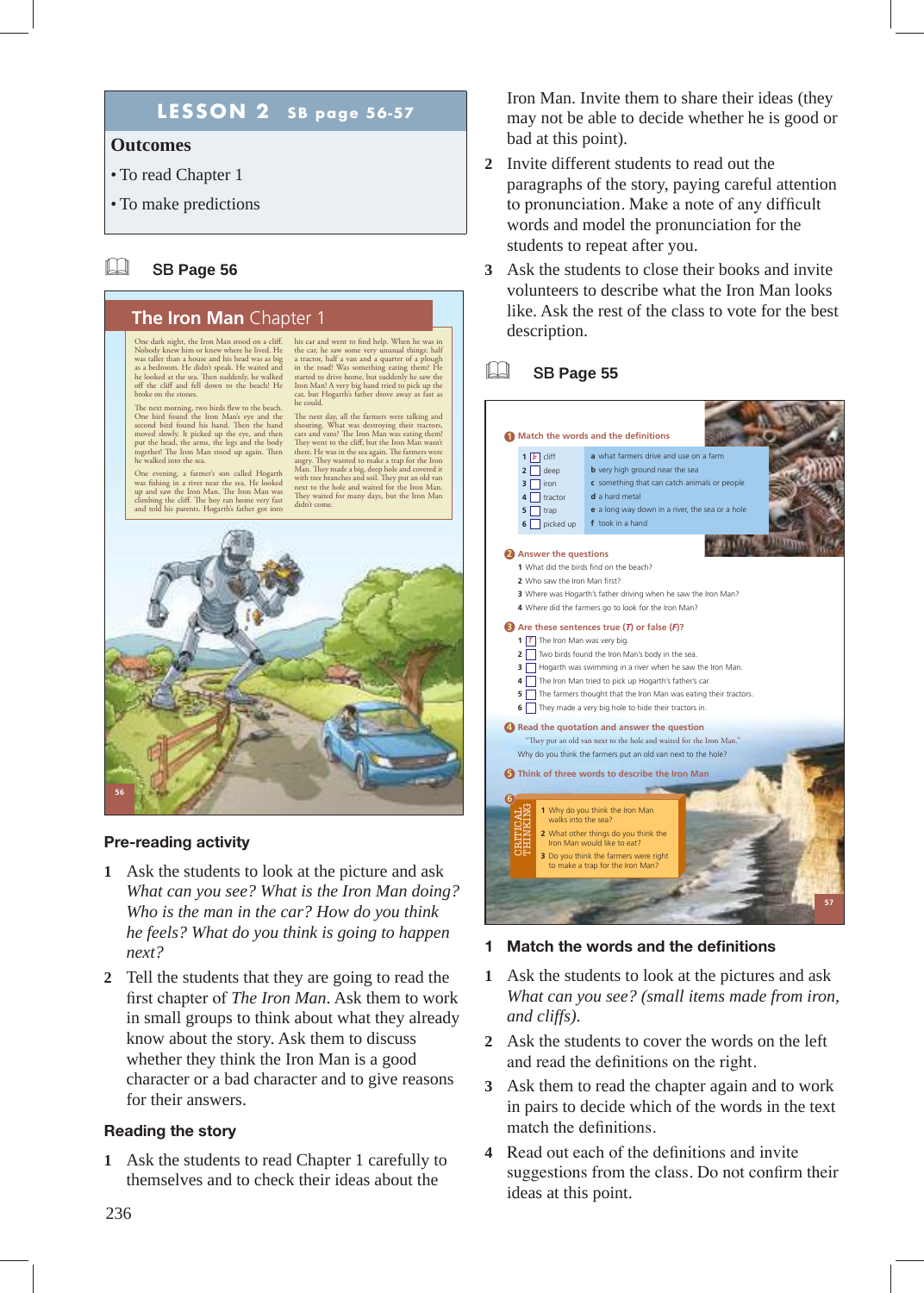- **5** The students then uncover the words and match them with the definitions. Check the answers with the class, and ask them how many words they guessed correctly. Then model pronunciation for the class to repeat after you.
- **6** Ask the students to identify any other words in the text they didn't know the meaning of and discuss their definitions as a class.

| Answers: |   |   |              |  |
|----------|---|---|--------------|--|
| e        | d | a | $\mathbf{C}$ |  |

#### **2 Answer the questions**

- **1** Ask the students to read the questions. Ask them whether they remember the information from the text.
- **2** Then ask them to read the text again quickly to find the answers, before checking the answers with the whole class.
- **3** Ask them where they think the story takes place, and whether they have ever seen cliffs like the ones in the picture.

#### *Answers:*

- 1 the Iron Man's hand and eye
- 2 a farmer's son called Hogarth
- 3 He was driving home.
- 4 They went to the cliff.

# **LESSON 3 SB page 57**

#### **Outcomes**

- To answer true/false questions about the story
- To discuss what the farmers are planning for the Iron Man
- To talk about the Iron Man's character

& SB **Page 57**



#### **3 Are these sentences true (***T***) or false (***F***)?**

- **1** Ask the students to read the sentences and decide with a partner whether they are true or false, without referring back to the text.
- **2** Ask the pairs to share their ideas. Then ask them to read the text again carefully to confirm their answers.
- **3** Check answers as a whole class. Invite different students to correct the false sentences.

#### *Answers:*

- 2 F (They found his body on the beach.)
- 3 F (He was fishing in a river.)
- 4 T
- 5 T
- 6 F (They made a big hole to catch the Iron Man.)

#### **4 Read the quotation and answer the question**

**1** Ask the students to work in small groups to summarise the chapter, without referring back to the text. Then invite different students to summarise different parts of the story.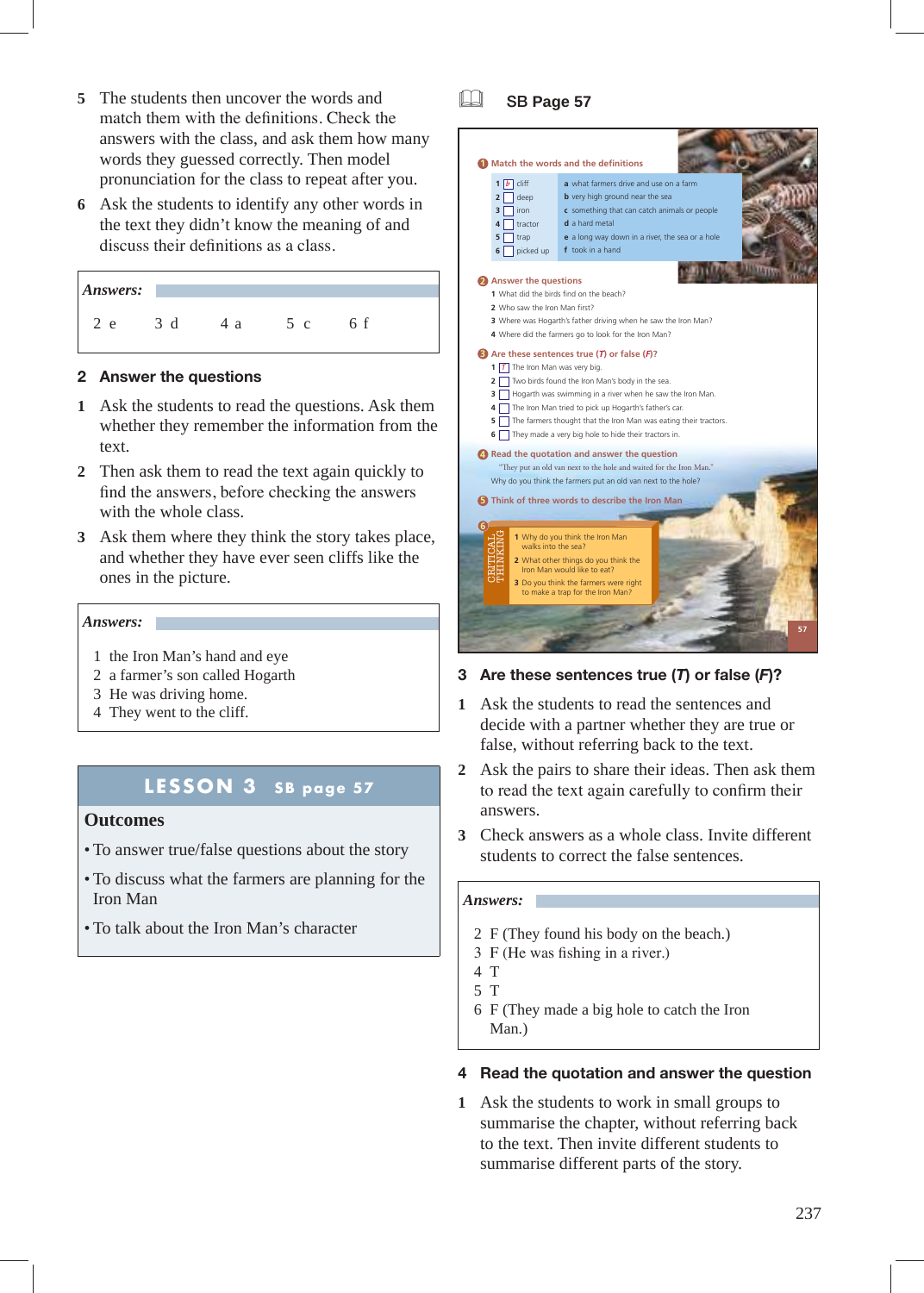**2** Then ask them to read and discuss the quotation. Invite each group to share their ideas.

#### *Suggested answers:*

They hope that the Iron Man will try to eat the van and fall in the hole. They want to trap the Iron Man so he can't cause more damage.

#### **5 Think of three words to describe the Iron Man**

- **1** Ask the students to work with a partner to think of different words to describe the Iron Man. Tell them to use the text to help them, but explain that they can use their own words if they wish.
- **2** Invite different students to share their ideas and ask the rest of the class whether they agree and why/why not. Accept any feasible answers.

#### *Suggested answers:*

tall, strong, made of iron

#### **6 Critical thinking**

- **1** Ask the students to read the questions and think about them individually.
- **2** Then ask the students to discuss the questions in small groups. Monitor as they are working, and encourage them to give reasons for their answers.
- **3** Ask each group to tell the rest of the class what they discussed for one of the questions. Then ask the rest of the class to say whether they agree or not and why.



# **LESSON 1 SB page 58**

#### **Outcomes**

- To read the next part of the story
- To talk about what has happened to the Iron Man

#### **Before using the book:**

**1** Ask the students some questions to remind them

about Chapter 1, for example, *How big was the Iron Man? Where did he spend time? (on the cliffs and in the sea) What did he eat? (tractors, vans and ploughs belonging to the farmers) What happened to Iron Man when he fell off the cliff? (He broke on the beach but then put himself back together again) Did the farmers like the Iron Man? (no) What did they prepare? (a trap for the Iron Man*).

- **2** Ask the students to work in small groups to discuss what they think might happen next in the story. Then invite different groups to share their ideas with the rest of the class.
- & SB **Page 58**



#### **Pre-reading activity**

**1** Ask students to look at the picture and ask *What can you see? Where is the Iron Man? Who are the people? What are they doing? Do you think they are happy or sad? How do you think the Iron Man feels?*

#### **Reading the story**

**1** Ask the students whether they think the farmers' plan worked. Then ask them to read Chapter 2 quickly to check their ideas (*Yes, it did. But only for one year.*).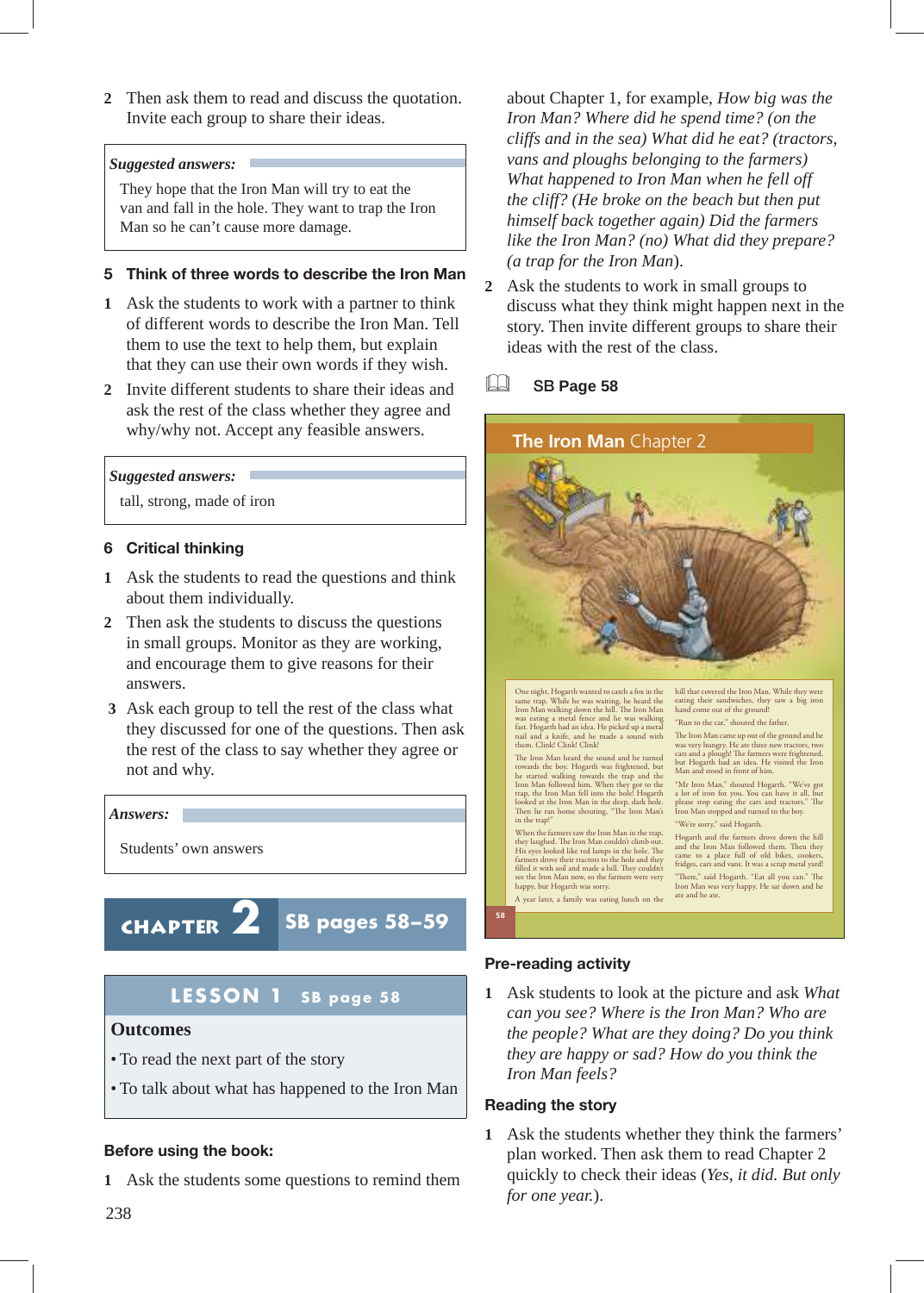- **2** Students then read the text again more carefully. Ask them to work in pairs to make a list of items made from metal in the text. Then invite different students to read out their lists and write the words on the board. Model pronunciation and ask the students to repeat the words after you (*fence, nail, knife, cars, tractors, bikes, cookers, fridges, vans*).
- **3** Describe one of the words on the board for the students to guess, without using the word, for example, *You can use these to make meals (cookers)*. Ask the students to play the game in small groups. Monitor as they are working, helping if necessary.
- **4** Ask volunteers to describe the events of the story so far. Ask them whether they are enjoying the story, and what they think the moral might be. Tell them that they will find out later.

# **LESSON 2 SB page 59**

#### **Outcomes**

- To answer reading comprehension questions
- To put the events of the story into the correct order

#### **Before using the book**

- **1** Ask the students to tell you what they remember about Chapter 2, without referring back to the text.
- **2** Write the words **scrap metal** on the board and discuss the meaning with the class. Elicit the items of scrap metal they learned about in the text, and ask them to think of other objects made from metal.
- **3** Ask the groups to share their ideas and ask whether they have ever seen a scrap metal yard and what happens there (*parts from old vehicles are sold for use in operating vehicles; other metal objects are sold for recycling*).

& SB **Page 59**



#### **1 Complete the sentences**

- **1** Ask the students to look at the words in the box and ask them to work with a partner to discuss what they think they refer to in the story. Invite different pairs to share their ideas. Then ask them to find the words in the text on page 58 and check their answers.
- **2** Then ask them to complete each sentence with a word from the box, as in the example. Check the answers with the whole class.
- **3** Ask *Would you be frightened if you saw the Iron Man? Why/Why not? What would you do?*

# *Answers:*  2 fence 3 nails 4 followed 5 frightened

#### **2 Answer the questions**

- **1** Put the students into small groups to discuss the questions without referring back to the text.
- 238 239 **2** Invite different groups to answer one of the questions and ask the rest of the class to say whether they think they have given the correct answer. If not, ask them to find the part of the text which gives the answer.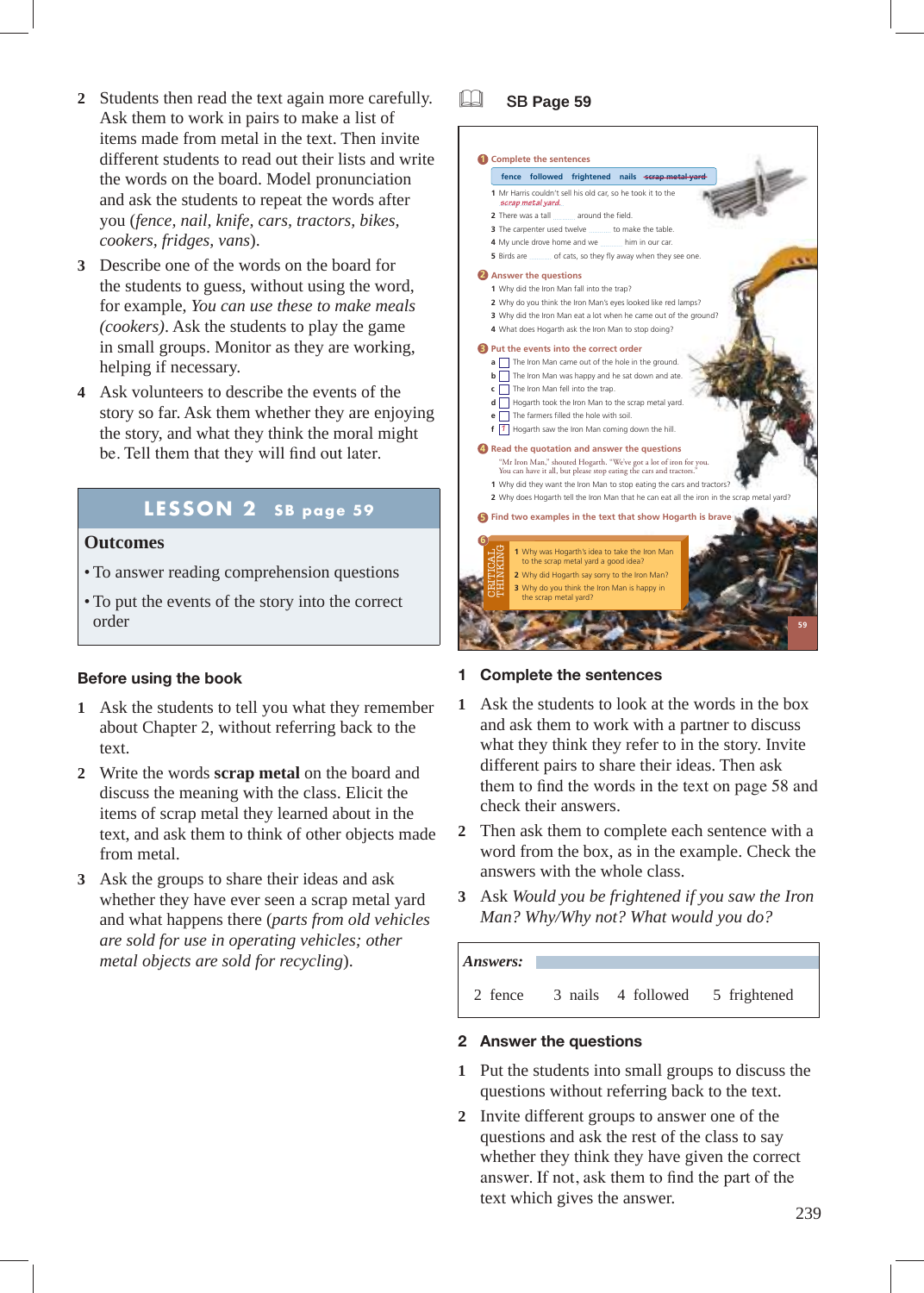**3** Check the answers with the whole class.

#### *Answers:*

- 1 Because Hogarth led him towards it.
- 2 (suggested) Because the hole was deep and dark. Because he was angry or frightened.
- 3 He was very hungry because he couldn't eat while he was in the trap.
- 4 He asks him to stop eating all the cars and tractors.

#### **3 Put the events into the correct order**

- **1** Ask volunteers to summarise the events of chapter 2.
- **2** Then ask the students to read the events and discuss their order with a partner, without referring back to the text. Then ask them to share their ideas with the rest of the class.
- **3** The students then read the text again carefully and order the information. Check the answers with the whole class.

#### *Answers:*

2 c 3 e 4 a 5 d 6 b

### **LESSON 3 SB page 59**

#### **Outcomes**

- To discuss the Iron Man's eating habits
- To learn adjectives to describe feelings

#### **Before using the book**

- **1** Point to the pictures in turn on page 59 and ask *What's this? (nails, a scrap metal yard*). Ask whether they can see anything they recognise in the scrap metal picture.
- **2** Read the story aloud as a class, by inviting different students to read a sentence each. Encourage them to pay careful attention to pronunciation, modelling words where necessary for the students to repeat.

& SB **Page 59**



#### **4 Read the quotation and answer the questions**

- **1** Invite a volunteer to read out the quotation.
- **2** Then ask the class to work in small groups to discuss the questions.
- **3** Invite different groups to share their ideas and ask the rest of the class to say whether they think their answers are correct.

#### *Suggested answers:*

- 1 Because the farmers need their cars and tractors for work and they are very expensive to replace.
- 2 Because the items in the scrap metal yard are no longer needed; if the Iron Man eats the objects in the scrap metal yard, he won't eat the farmers' vehicles.

#### **5 Find two examples in the text that show Hogarth is brave**

240 241 **1** Ask the students to think of adjectives to describe Hogarth in this part of the story to elicit the word *brave*. Ask them to work in pairs to write a definition of *brave* and then ask them to read out their definitions in turn. Ask the rest of the class to say which definition they think is the best.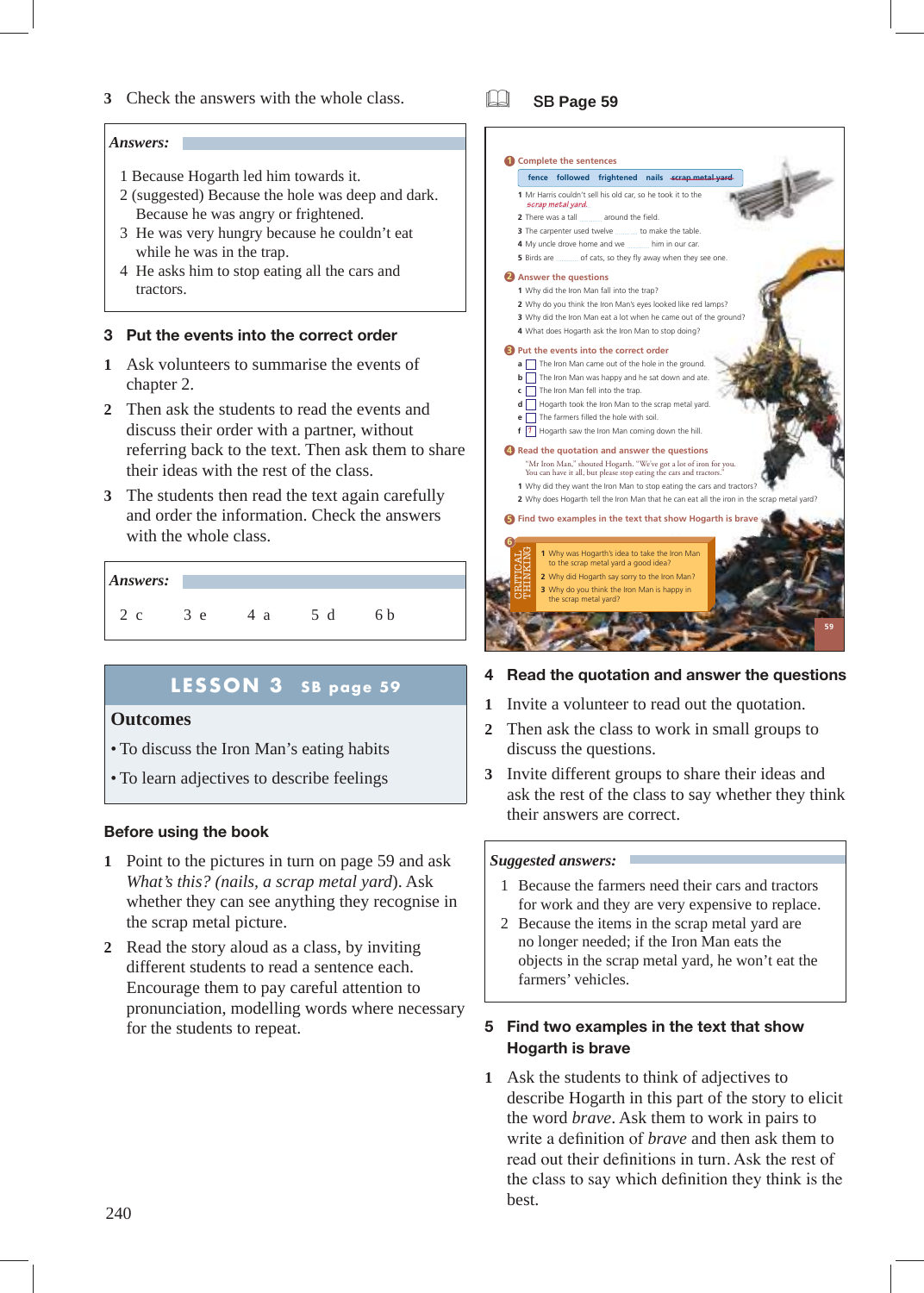- **2** Then ask them to look at the text again and find two examples of Hogarth's bravery. Check the answers as a whole class. Ask the class why they think these actions were brave (*because Hogarth didn't know how the Iron Man would react*).
- **3** Then ask the students to find examples of adjectives which describe people or feelings in the text (*frightened, happy, sorry*) and write them on the board. Without referring back to the text, ask the students to say who experienced the feelings and why (*Hogarth was frightened when the Iron Man was coming towards him; the family was frightened when they saw the Iron Man's hand; the farmers felt happy when the Iron Man fell into the trap; the Iron Man was happy when he was able to eat the objects in the scrap metal yard; Hogarth was sorry when the farmers covered the Iron Man in the hole*).
- **4** Write **feelings** on the board and encourage the students to work in small groups to write a list of adjectives which describe feelings. Monitor as they are working, helping where necessary.
- **5** Then invite them to share their ideas and spell the words as you write them on the board. Accept any reasonable answers. Then ask different students *How are you feeling today? Why?*

#### *Suggested answers:*

He makes a noise so that the Iron Man follows him. He talked to the Iron Man when he came out of the hole.

#### **6 Critical thinking**

- **1** Read through the questions with the class, making sure they understand them.
- **2** Put the students into groups of three of four to discuss the questions. Remind them to give reasons for their answers. Monitor as the students are working. Make sure that all students are taking part.
- **3** Invite the groups to share their answers with the rest of the class. Encourage them to say whether they agree or disagree with each other's ideas and to explain why.

#### *Suggested answers:*

- 1 Because the Iron Man would leave the farmers' vehicles alone and he would get a good meal.
- 2 Because he felt bad that the Iron Man had been left in the trap.
- 3 Because it is full of metal objects which he likes eating.

#### **End the lesson**

Play a mime game with the feelings adjectives. Firstly, indicate how you are feeling by using a facial expression. Encourage the students to call out the correct adjective. Then say *Why do I feel bored/ excited/sad?* and mime what has happened to cause you to feel that way. Then play the game as a whole class or in small groups.

# Chapter **3 SB pages 60–61**

### **LESSON 1 SB page 60**

#### **Outcomes**

- To read the next chapter of the story
- To answer questions about what happened next

#### **Before using the book:**

- **1** Ask the students to write **farmers**, **Hogarth** and **Iron Man** in large letters on pieces of paper or card. They should make one set of words per pair.
- **2** Then call out events from the story and say who they refer to, for example: *His head was as a big as a house (Iron Man), They made a big hole (farmers), He made a sound with a nail and a knife (Hogarth)* and so on.
- **3** The students must decide in pairs who they refer to and hold up the appropriate card. Award one point to each pair who give the correct answer, and ask them to keep a record of their score.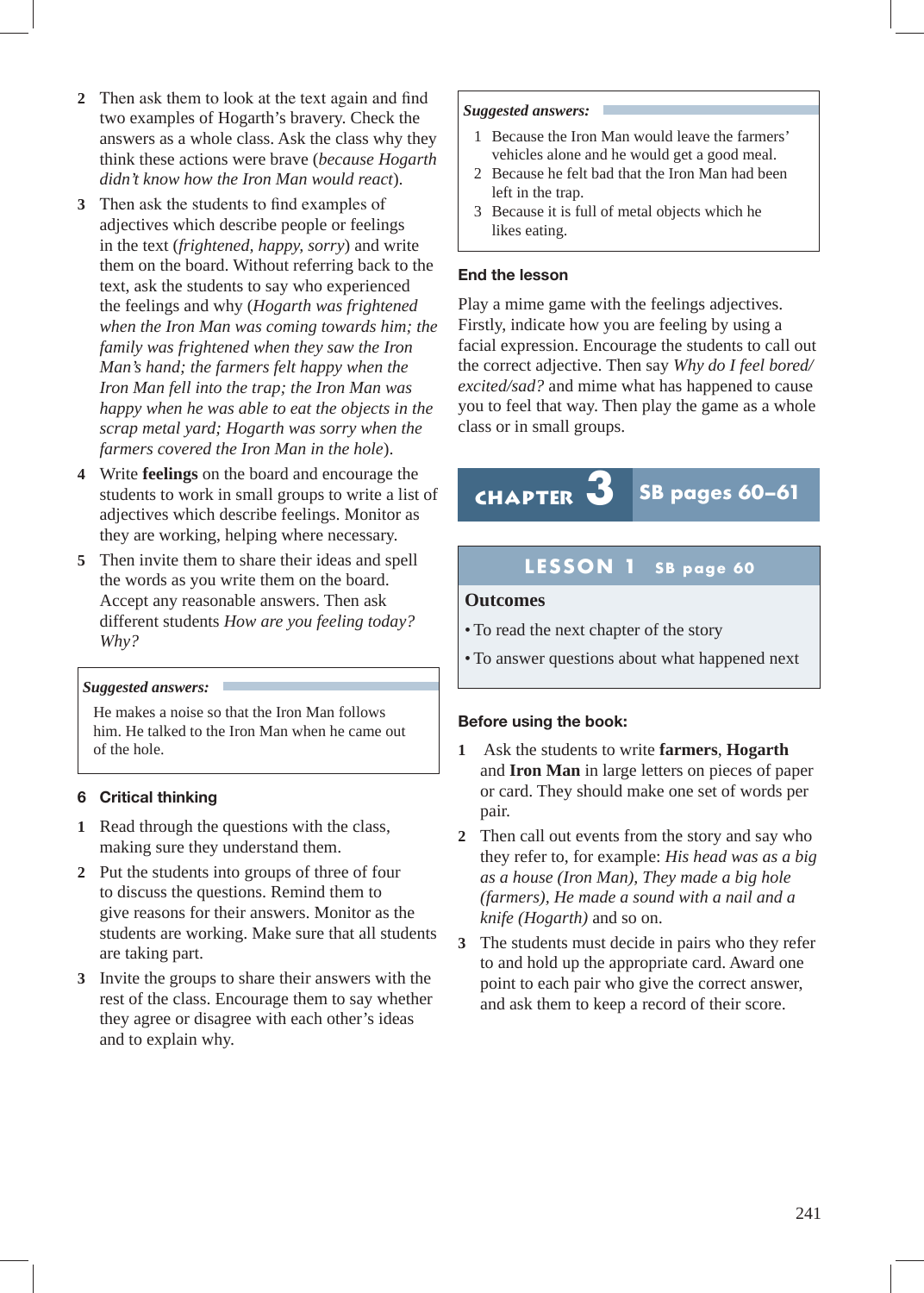#### **The Iron Man** Chapter 3

One night, the people saw a beautiful star. It was red and it grew bigger and bigger until it was as<br>big as the moon. Then one night, an unusual<br>animal flew down to earth. It had two large wings<br>and a long tail. It was a huge dragon and it flew<br>as fat as a space rocket. It

Nobody knew what to do. They all waited.<br>The next day, the dragon asked for food. It was<br>hungry and it wanted to eat people, forests and<br>animals! The people were very frightened and<br>they wanted to destroy the dragon. They It was too big.

Hogarth heard about the dragon and he was sure that the Iron Man could help. Hogarth asked the Iron Man, "Please can you think of a way to help us destroy the dragon?"

The Iron Man sat down and he thought. Then he

The dragon laughed because the Iron Man was as big as a tree, but the dragon was as big as Australia! The Iron Man wasn't worried. He sat on the ground and made a huge fire around him. The fire grew hotter and hotter. When to the dragon, "Fly to the sun and sit in its fire." The dragon flew to the sun and sat there. The people watched. When he came back to earth.

had an idea! The Iron Man went to Australia and

"This is a test," he said to the dragon. "Who is

found the dragon.

the strongest?

people watched. When he came back to earth, the Iron Man sat in his fire again and told the dragon, "Fly back to the sun."

The dragon did this, but it was very hard. When the Iron Man asked him a third time, the dragon said, "No, I can't! It's too much!" "Then I've won," shouted the Iron Man.



#### **Pre-reading activity**

- **1** Ask the students to look at the picture. Ask *What is the creature? (a dragon) Where is it? (in the sky) Who else is in the picture? (the Iron Man) What time of day do you think it is? (nighttime). Why? (because it is dark and we can see stars and the moon*).
- **2** Then ask them to work in small groups to predict what they think might happen next in the story. Then invite different groups to share their ideas. Tell them that they are going to read the next chapter to find out.

#### **Reading the story**

- **1** Ask the students to read Chapter 3 of the story and to check whether their ideas in the prereading activity were correct.
- **2** Ask the students to identify any new vocabulary. With a partner, they choose one of the words and check the meaning with you or in a dictionary. They should not tell other students which word they have chosen.
- **3** The class then write two definitions for the word they have chosen – one which is correct, and one

which is incorrect. Monitor as they are working, helping where necessary.

- **4** The pairs then join another pair and read out the word and the two definitions for the other pair to discuss and choose the correct definition. Then invite different pairs of students to read out the correct definition for the rest of the class to say what the word is.
- **5** Ask the students what they know about dragons. Then ask about the dragon in the story: *Where is the dragon? (Australia) What does the dragon want to eat? (people, forests and animals*) Then ask whether they know any other stories about or including dragons, and whether they think the dragon in this story is good or bad. Encourage them to give reasons for their answers.

### **LESSON 2 SB pages 60-61**

#### **Outcomes**

- To answer questions on Chapter 3
- To revise comparative and superlative adjective forms

#### **Before using the book:**

- **1** Ask the students to read Chapter 3 again and make a list of all the descriptive adjectives in the text (*beautiful, big, unusual, large, long, huge, fast, hungry, frightened, worried, hot, hard*). Invite a student to read out the list and write the **adjectives** in a list on the board under the heading adjective for the students to copy. Go through the list and elicit the meanings of the adjectives by asking students to use each one in a sentence to show its meaning, for example *Big is the opposite of small*.
- **2** Write two additional column headings on the board: **comparative** and **superlative**. Ask the students to find any comparative or superlative forms of the adjectives in the text and then invite volunteers to write the forms on the board in the correct place (**bigger**, **the strongest**, **hotter**). Elicit form and spelling rules for words with one syllable, two syllables and two syllables ending in -*y*, and three or more syllables.
- **3** Students then work together in pairs to complete the rest of the table. Point out that *huger* and *the hugest* aren't normally used in English: the adjective *big* is usually used in comparative and superlative forms.
- **4** Ask the students which other comparative forms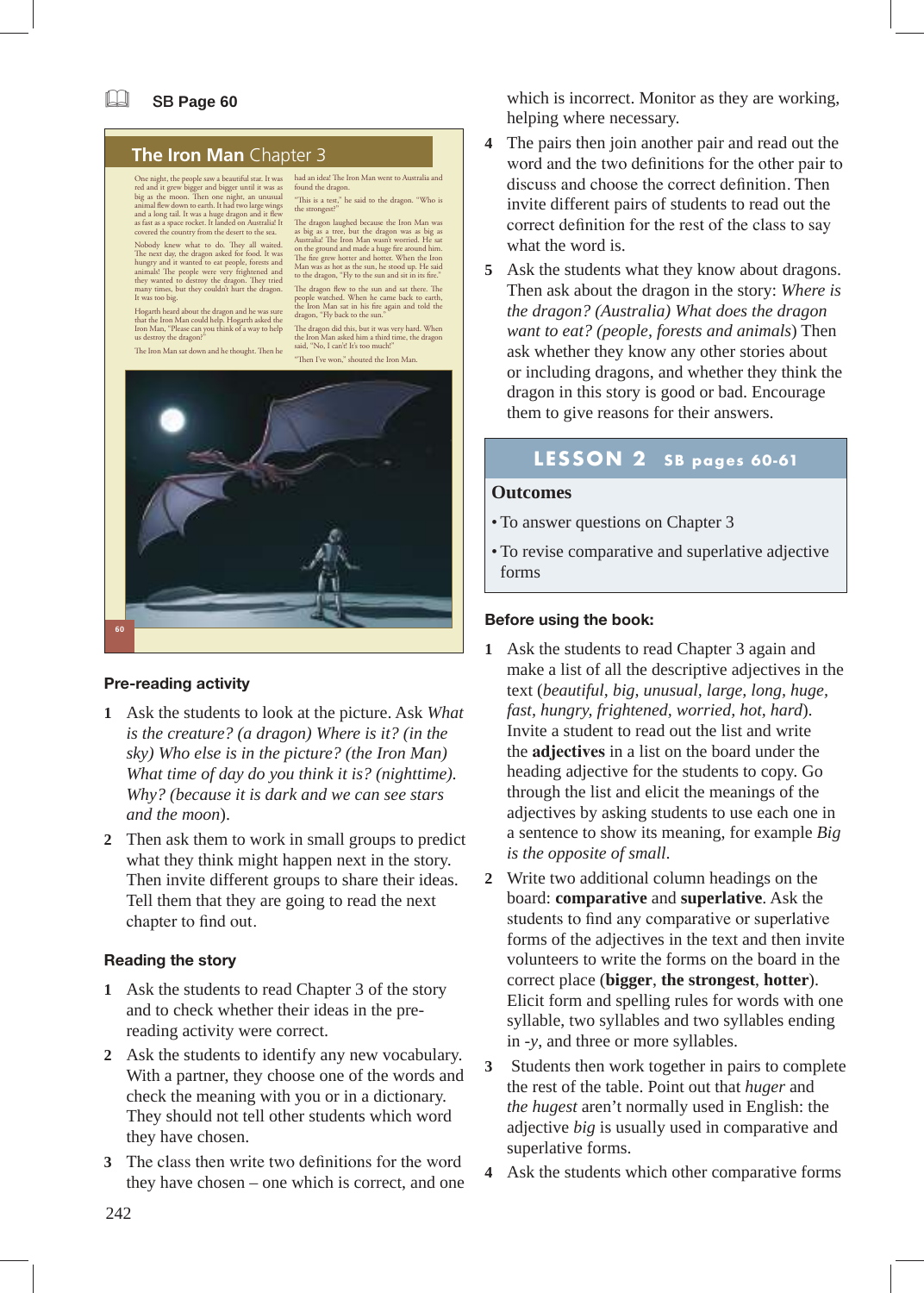are used in the text (*as fast as, as big as, as hot as*). Ask the students to work in pairs to create sentences using each of the phrases. Encourage them to use their imaginations. Then invite different pairs to read out their sentences for the class.

#### & SB **Page 61**



#### **1 Match the words and their definitions**

- **1** Write the words on the board and ask elicit their meanings.
- **2** Then ask them to match the words and definitions.
- **3** Check answers as a whole class. Then ask *What do you know about Australia? What else has wings? (insects) What is the opposite of* land*? (take off) What is the opposite of* huge*? (tiny/ very small*).
- **4** Ask the students to identify any words they didn't know in the text and discuss their meanings as a class.

| Answers: |   |  |
|----------|---|--|
| я        | e |  |

#### **2 Answer the questions**

- **1** Ask the students to read the questions and discuss them with a partner before checking the answers by referring back to the text.
- **2** Invite different students to give their answers, and ask them to read out the part of the text where they found the answer.
- **3** Ask the students why they think the dragon couldn't keep flying backwards and forwards to the sun (*it was too hot, but it was also far away and he became tired*).

#### *Answers:*

- 1 A dragon flew down to earth and covered the country.
- 2 It asked for food.
- 3 Because it was too big.
- 4 He sat on the ground and made a huge fire around him.
- 5 He asked the dragon to fly to the sun and sit there.

#### **3 Are these sentences true (***T***) or false (***F***)?**

- **1** Invite volunteers to summarise the events of Chapter 3. Then ask them to read the sentences and discuss whether they are true or false in pairs.
- **2** The students then refer back to the text to check their answers. Check the answers with the whole class and encourage the students to correct the false information.
- **3** Ask why they think the Iron Man said he was stronger than the dragon (*because he sat in the fire, but the dragon couldn't sit in the sun*).

#### *Answers:*

- 2 F (It flew as fast as a space rocket.)
- 3 T
- 4 F (The Iron Man wasn't worried about the dragon.)
- 5 F (The Iron Man was stronger than the dragon.)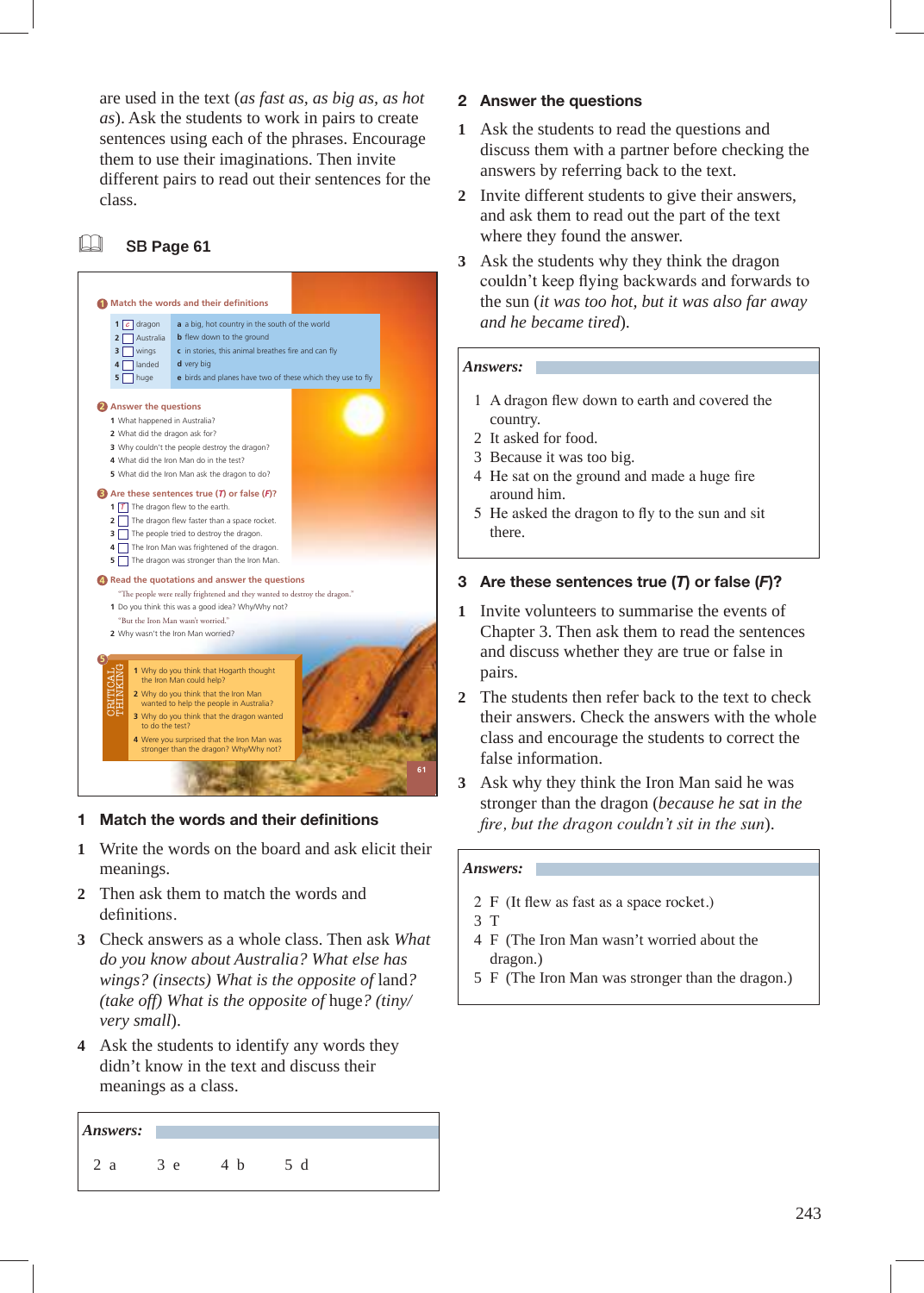# **LESSON 3 SB pages 60-61**

#### **Outcomes**

- To intensively study one part of the story
- To discuss the test that the Iron Man gave the dragon

#### **Before using the book:**

- **1** Prepare the class to act out Chapter 3 of the story. Invite volunteers to be the dragon, Hogarth and the Iron Man. Choose other students to read out a paragraph each of the story. Any remaining students can be the people in Australia.
- **2** As the students read out the story while the rest of the class acts it out.

#### & SB **Page 61**



#### **4 Read the quotations and answer the questions**

- **1** Ask the class to read the quotations and questions and check they understand them.
- **2** Ask the class to work in small groups to discuss the questions. Encourage them to give reasons

for their answers. Monitor as they are working, helping if necessary.

- **3** Ask the groups to join together with another group and share their ideas. Then hold a short class discussion.
- **4** Ask *How do you think the Iron Man and the dragon are similar? (They wanted to eat the wrong things, and people were afraid of them*).

#### *Answers:*

Students' own answers

#### **5 Critical thinking**

- **1** Divide the students into groups and assign each group one of the questions to discuss. Allow them a few minutes to discuss the question.
- **2** Then put the class into new groups. Include a student who has discussed each of the questions where possible. The students then take turns to tell their new group what they discussed. The rest of the students should give their own opinions. Monitor as they are working, helping where necessary.
- **3** Ask the questions in turn and have a short class discussion about each one. Encourage the students to give reasons for their answers.
- **4** Ask the students how the Iron Man was able to sit near the fire for so long (*iron can withstand very high temperatures*). Ask whether they think it was a fair test and why/why not.

#### *Suggested answers:*

- 1 because he was very strong
- 2 because the dragon wanted to eat them and their animals
- 3 to prove that he was stronger than the Iron Man
- 4 Students' own answers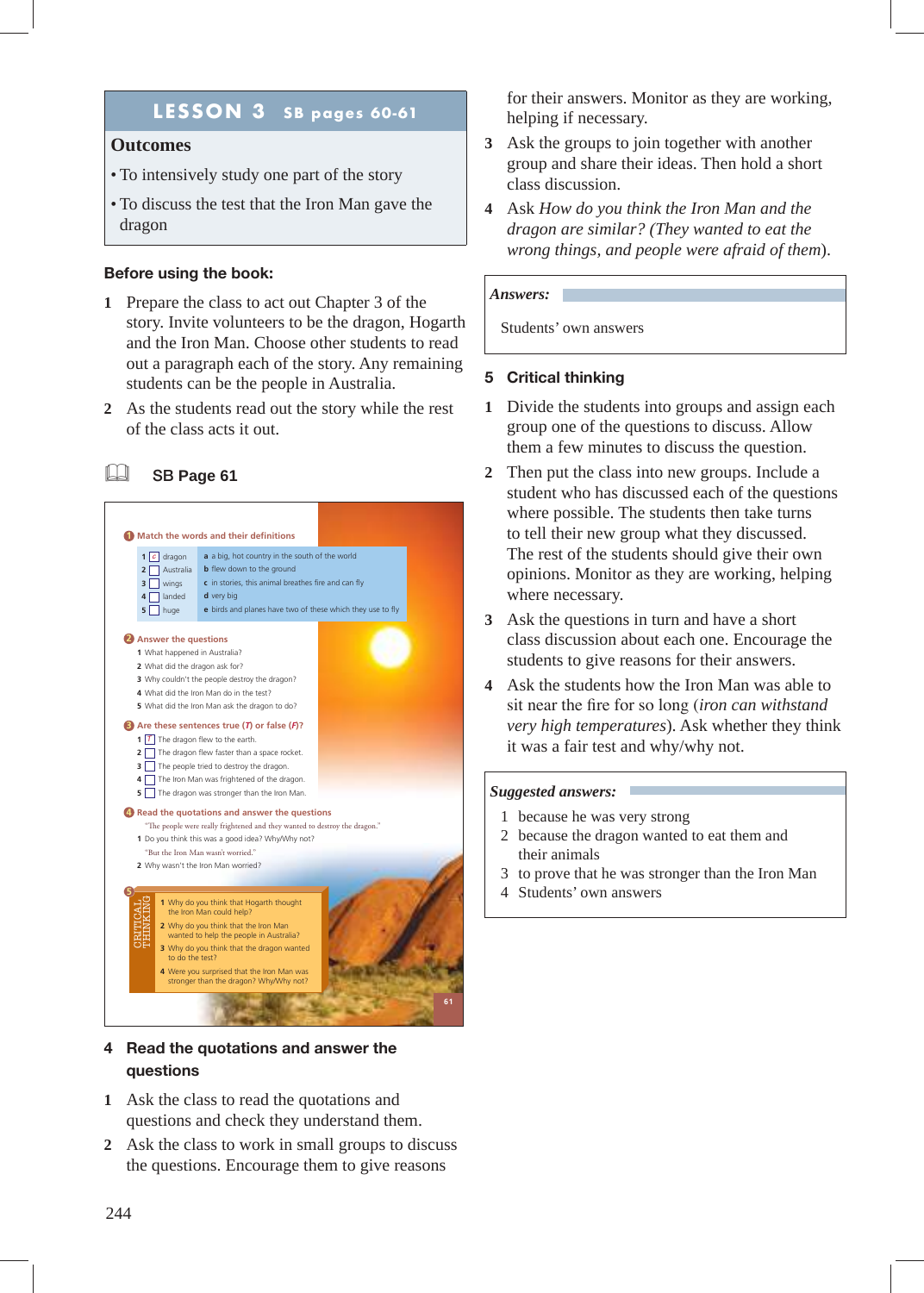# Chapter **4 SB page 62**

## **LESSON 1 SB page 62**

#### **Outcomes**

- To read the final chapter of the story
- To discuss the moral of the story

#### **Before using the book:**

- **1** Ask *How do you think the dragon felt when he didn't win? How do you think the people of Australia felt when the Iron Man won? How do you think the story ends?*
- **2** Invite them to discuss ideas about how the story ends with a partner. Ask them what the moral of the story is. (If necessary, remind them that it is about understanding and helping other people, and the ending of the story will reflect this.)
- **3** Invite different pairs to explain their ideas. Ask the rest of the class to vote for the ending they think fits the moral of the story best.

#### & SB **Page 62**



- **1** Ask students to look at the picture and say what they can see. Ask them whether they think their predictions for the end of the story were correct. Tell them that they are going to find out.
- **2** Ask them to read Chapter 4 and check whether their ideas were correct. Then ask *Do you think this is a good ending to the story? Why/Why not?*
- **3** Ask the students to work in small groups to discuss the different acts of kindness in each part of the story. They may need to look back at the previous chapters to help. Ask them to find the examples of kindness and to identify who shows the kindness, who the kindness is shown to and how the kindness affects others.

### **LESSON 2 SB page 62**

#### **Outcomes**

- To answer comprehension questions about Chapter 4
- To discuss the importance of being kind to others

#### **Before using the book:**

- **1** Put the students into small groups to write some questions about the story, using the different adjectives which have appeared in the different chapters. They should write three questions on a piece of paper for another group to answer, for example, **Who felt frightened in the story? How was the Iron Man stronger than the dragon? Who felt happy in the story? Why?** They then write the answers on the back of the paper and exchange them with another group.
- **2** The groups then discuss the answers to the questions and check their answers on the back. If they think the answers are incorrect, they should correct them and pass them back.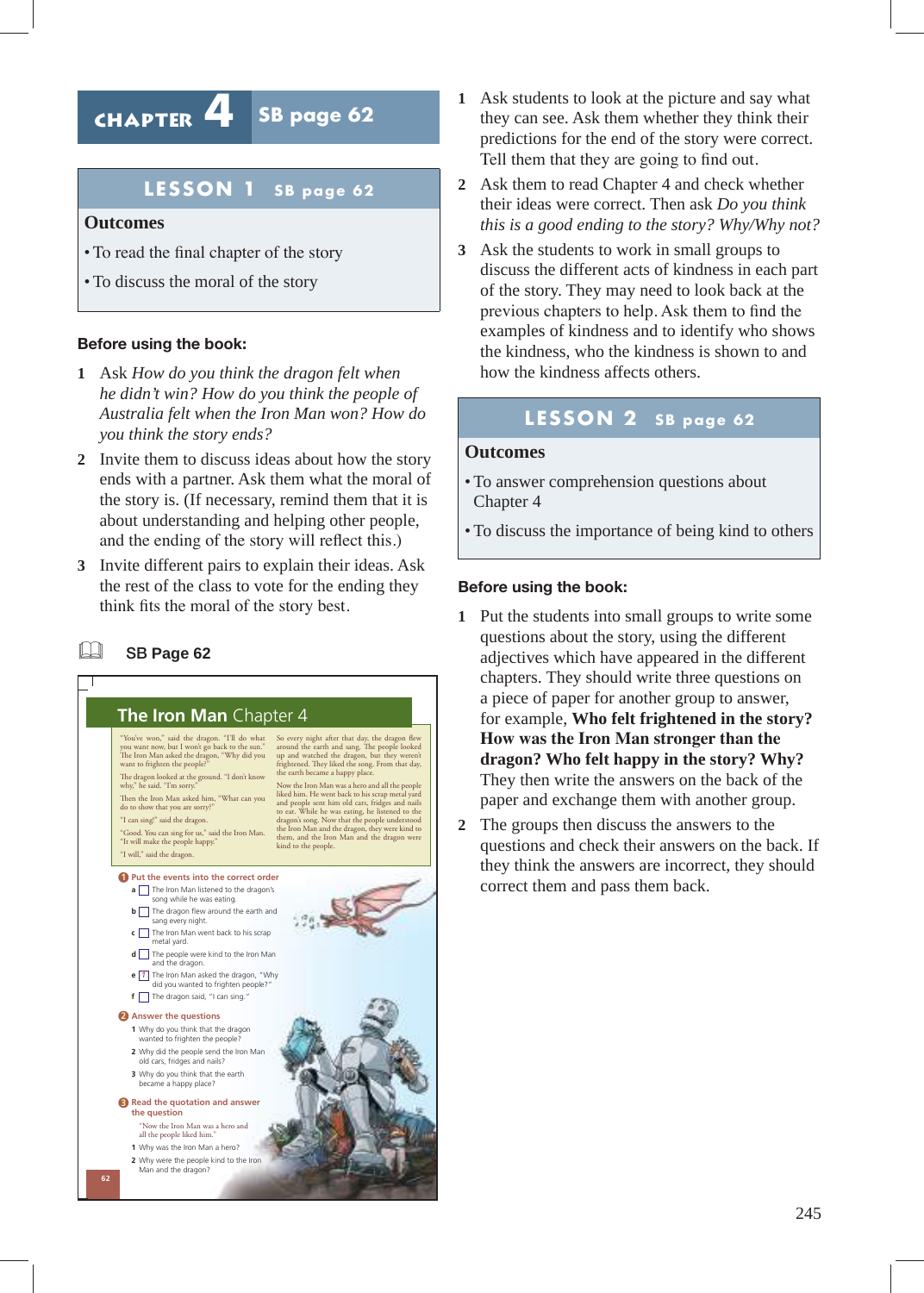

#### **1 Put the events into the correct order**

- **1** Ask the students to read the sentences and decide in pairs which order they go in.
- **2** They should then check their answers by referring back to Chapter 4.
- **3** Check answers as a whole class.



#### **2 Answer the questions**

- **1** Ask the students to read the questions. Ask *Are the answers in the text? (no)*.
- **2** Ask the students to discuss their ideas with a partner. Monitor as they are working, helping where necessary. Then ask the students to form new pairs and to share their ideas.
- **3** Choose students to tell the class what they think, and to give reasons for their answers.

*Answers:* 

Students' own answers

# **LESSON 3 SB page 62**

#### **Outcomes**

- To discuss the moral of the story in more detail
- To write a review of the story

#### **Before using the book:**

- **1** Ask the students which of the characters in the book they liked best. Ask them to prepare a mini-presentation for their partner, describing the character they have chosen and explaining why they like the character. Monitor as they are working, helping where necessary.
- **2** The students then give their presentations to their partner.
- **3** When they have each given their presentation, invite different students to tell the rest of the class about their partner's favourite character.

#### & SB **Page 62**



#### 246 and the contract of the contract of the contract of the contract of the contract of the contract of the contract of the contract of the contract of the contract of the contract of the contract of the contract of the co